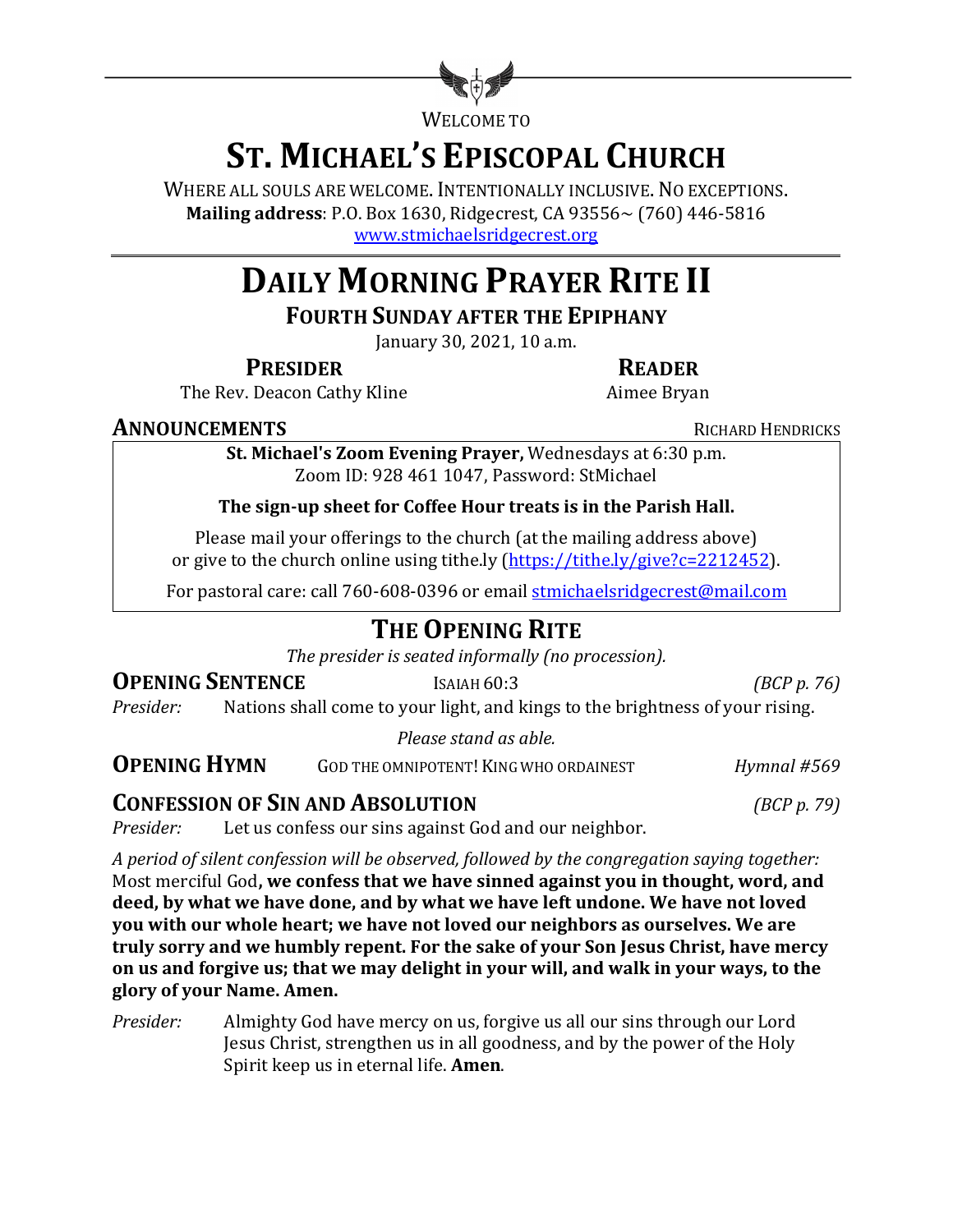

# **INVITATORY AND PSALTER**

*Presider* Lord, open our lips. *People* **And our mouth shall proclaim your praise.** 

### Praise to the holy and undivided Trinity, one God:

as it was in the beginning, is now, and will be forever. Amen. Alleluia.

### **JUBILATE** PSALM 100 *(BCP p.* 82)

*The Presider and the People read responsively.* 

The earth is the Lord's for he made it: **Come let us adore him.** 

Be joyful in the Lord, all you lands;  $*$ serve the Lord with gladness and come before his presence with a song.

Know this: The Lord himself is God; \* **he himself has made us, and we are his: we are his people and the sheep of his pasture.** 

Enter his gates with thanksgiving; go into his courts with praise;  $*$ give thanks to him and call upon his Name.

### For the Lord is good; his mercy is everlasting; \*  **and his faithfulness endures from age to age.**

The earth is the Lord's for he made it: **Come let us adore him.** 

*Please be seated.*

### **THE PSALM** PSALM 71:1-6 *(BCP p. 683)*

*Remaining seated, the Leader and the People say the Psalm responsively by whole verse.* 

- 1 In you, O LORD, have I taken refuge; \* let me never be ashamed.
- 2 In your righteousness, deliver me and set me free; \* **incline your ear to me and save me.**
- 3 Be my strong rock, a castle to keep me safe;  $*$ you are my crag and my stronghold.
- 4 Deliver me, my God, from the hand of the wicked, \* from the clutches of the evildoer and the oppressor.
- 5 For you are my hope, O LORD God, \* my confidence since I was young.
- 6 **I have been sustained by you ever since I was born;** from my mother's womb you have been my strength; \* **my** praise shall be always of you.

Praise to the holy and undivided Trinity, one God: as it was in the beginning, is now, and will be forever. Amen.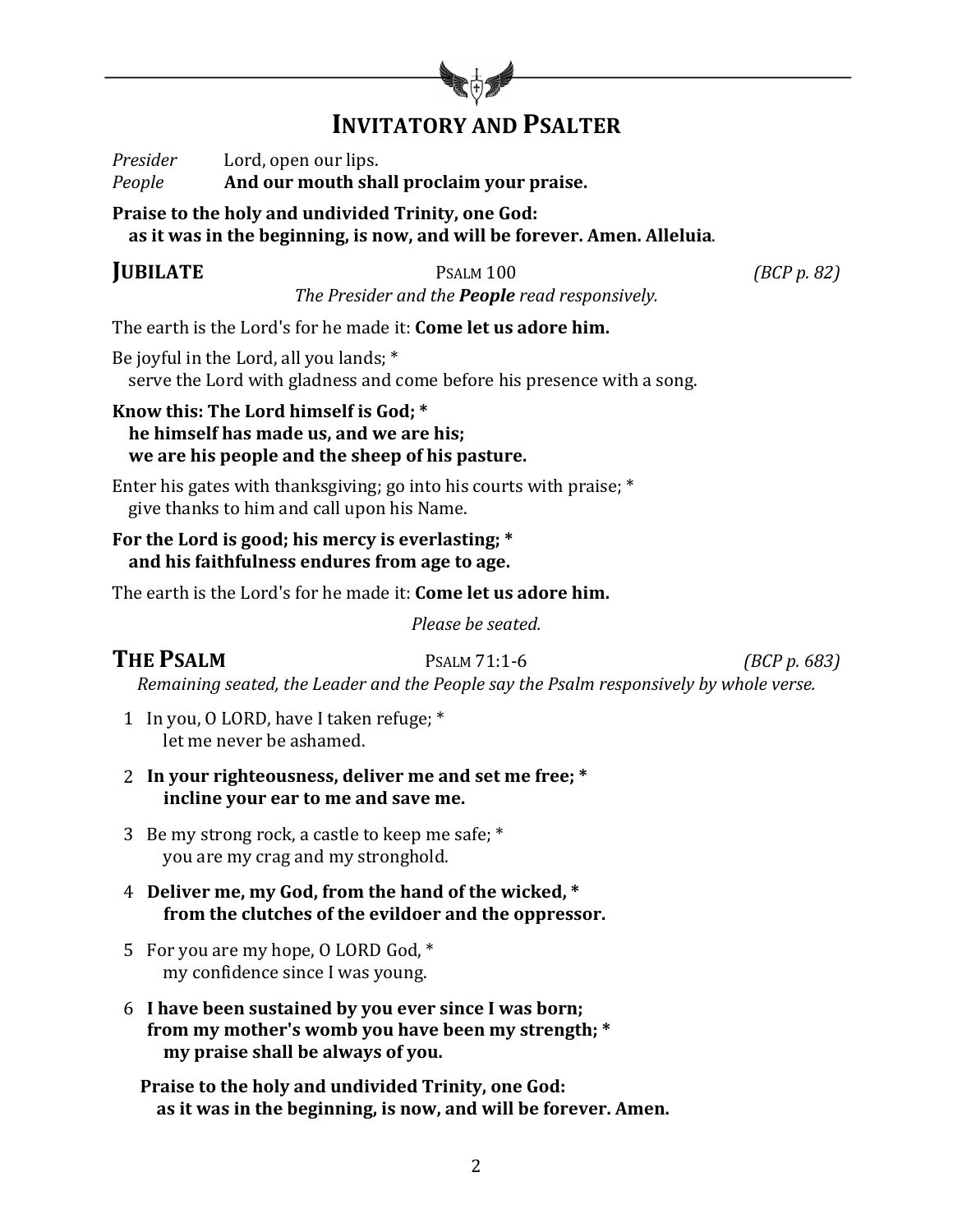

### **THE FIRST READING JEREMIAH 1:4-10** AIMEE BRYAN

A READING FROM THE PROPHET JEREMIAH:

The word of the Lord came to me saying,

"Before I formed you in the womb I knew you, and before you were born I consecrated you; I appointed you a prophet to the nations."

Then I said, "Ah, Lord God! Truly I do not know how to speak, for I am only a boy." But the Lord said to me.

"Do not say, 'I am only a boy'; for you shall go to all to whom I send you, and you shall speak whatever I command you, Do not be afraid of them, for I am with you to deliver you, says the Lord."

Then the Lord put out his hand and touched my mouth; and the Lord said to me,

"Now I have put my words in your mouth. See, today I appoint you over nations and over kingdoms, to pluck up and to pull down, to destroy and to overthrow, to build and to plant."

Hear what the Spirit is saying to God's people. **Thanks be to God.** 

*Please stand as able.*

**CANTICLE 16** THE SONG OF ZECHARIAH *(BCP pp. 92-93) The Presider and the People read responsively.* 

Blessed be the Lord, the God of Israel; \* he has come to his people and set them free. He has raised up for us a mighty savior,  $*$ **born of the house of his servant David.** 

Through his holy prophets he promised of old, that he would save us from our enemies,  $*$ 

from the hands of all who hate us.

### He promised to show mercy to our fathers \* and to remember his holy covenant.

This was the oath he swore to our father Abraham,  $*$ 

to set us free from the hands of our enemies.

Free to worship him without fear, \*

holy and righteous in his sight all the days of our life.

You, my child, shall be called the prophet of the Most High, \*

for you will go before the Lord to prepare his way,

To give his people knowledge of salvation \*

### by the forgiveness of their sins.

In the tender compassion of our God  $*$ 

the dawn from on high shall break upon us,

To shine on those who dwell in darkness and the shadow of death,  $*$ and to guide our feet into the way of peace.

*Please be seated.*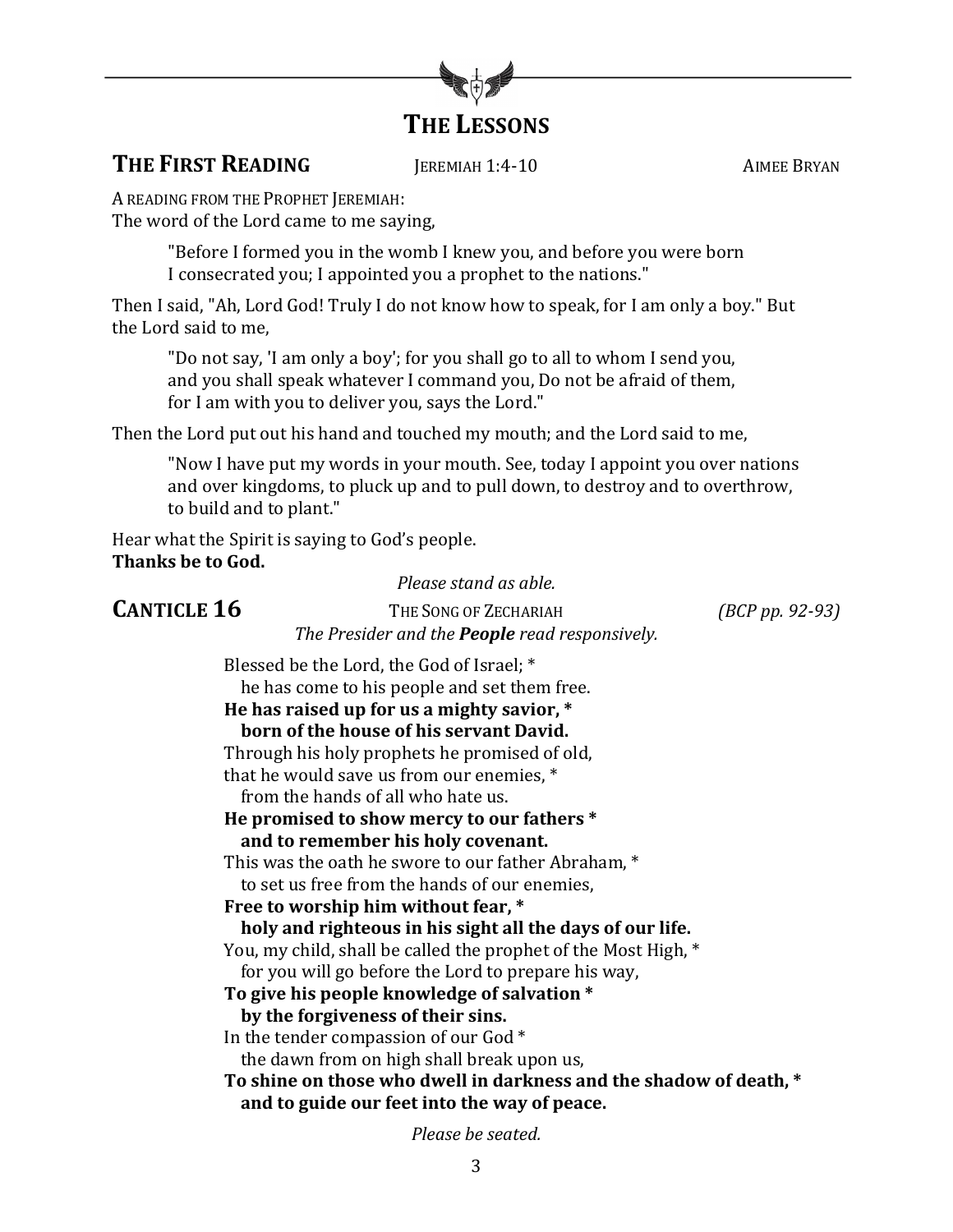

# **THE SECOND READING** 1 CORINTHIANS 13:1-13 AIMEE BRYAN

A READING FROM PAUL'S FIRST LETTER TO THE CORINTHIANS:

If I speak in the tongues of mortals and of angels, but do not have love, I am a noisy gong or a clanging cymbal. And if I have prophetic powers, and understand all mysteries and all knowledge, and if I have all faith, so as to remove mountains, but do not have love, I am nothing. If I give away all my possessions, and if I hand over my body so that I may boast, but do not have love, I gain nothing.

Love is patient; love is kind; love is not envious or boastful or arrogant or rude. It does not insist on its own way; it is not irritable or resentful; it does not rejoice in wrongdoing, but rejoices in the truth. It bears all things, believes all things, hopes all things, endures all things. Love never ends. But as for prophecies, they will come to an end; as for tongues, they will cease; as for knowledge, it will come to an end. For we know only in part, and we prophesy only in part; but when the complete comes, the partial will come to an end. When I was a child, I spoke like a child, I thought like a child, I reasoned like a child; when I became an adult, I put an end to childish ways. For now we see in a mirror, dimly, but then we will see face to face. Now I know only in part; then I will know fully, even as I have been fully known. And now faith, hope, and love abide, these three; and the greatest of these is love.

Hear what the Spirit is saying to God's people. **Thanks be to God.** 

*Please stand as able.*

**CANTICLE 21** YOU ARE GOD *(BCP pp. 95-96) The Presider and the People read responsively.* 

You are God: we praise you; You are the Lord; we acclaim you; You are the eternal Father: **All creation worships you.** To you all angels, all the powers of heaven, Cherubim and Seraphim, sing in endless praise: Holy, holy, holy Lord, God of power and might, heaven and earth are full of your glory. The glorious company of apostles praise you. The noble fellowship of prophets praise you. The white-robed army of martyrs praise you. Throughout the world the holy Church acclaims you; Father, of majesty unbounded, **your true and only Son, worthy of all worship,** and the Holy Spirit, advocate and guide. You, Christ, are the king of glory, the eternal Son of the Father. When you became man to set us free you did not shun the Virgin's womb. You overcame the sting of death and opened the kingdom of heaven to all believers. You are seated at God's right hand in glory. We believe that you will come and be our judge. Come then, Lord, and help your people, bought with the price of your own blood,

and bring us with your saints to glory everlasting.

*Please be seated.*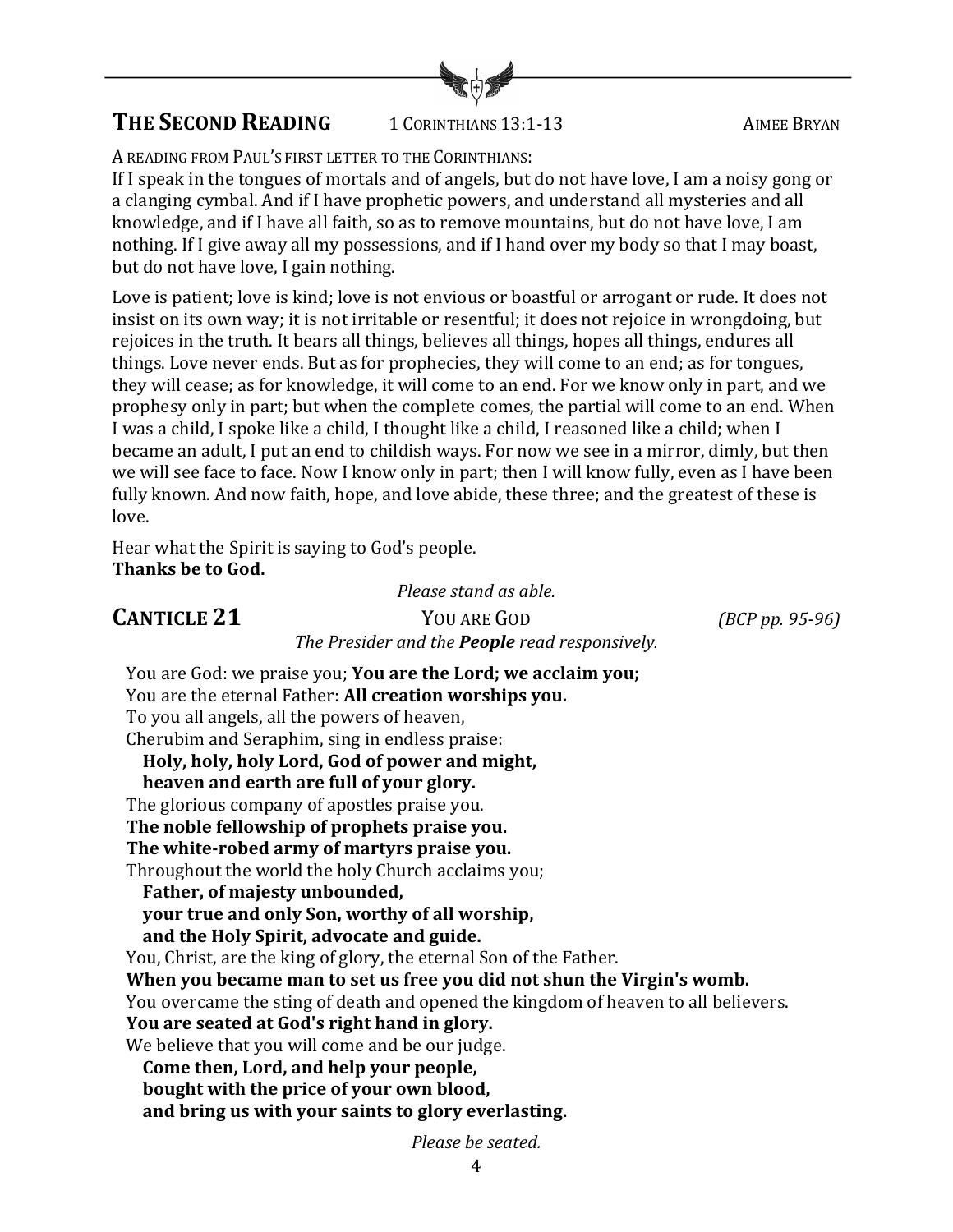## **THE GOSPEL READING** LUKE 4:21-30 THE REV. DEACON CATHY KLINE

A READING FROM THE GOSPEL ACCORDING TO LUKE:

Jesus began to speak in the synagogue at Nazareth: "Today this scripture has been fulfilled in your hearing." All spoke well of him and were amazed at the gracious words that came from his mouth. They said, "Is not this Joseph's son?" He said to them, "Doubtless you will quote to me this proverb, 'Doctor, cure yourself!' And you will say, 'Do here also in your hometown the things that we have heard you did at Capernaum." And he said, "Truly I tell you, no prophet is accepted in the prophet's hometown. But the truth is, there were many widows in Israel in the time of Elijah, when the heaven was shut up three years and six months, and there was a severe famine over all the land; yet Elijah was sent to none of them except to a widow at Zarephath in Sidon. There were also many lepers in Israel in the time of the prophet Elisha, and none of them was cleansed except Naaman the Syrian." When they heard this, all in the synagogue were filled with rage. They got up, drove him out of the town, and led him to the brow of the hill on which their town was built, so that they might hurl him off the cliff. But he passed through the midst of them and went on his way.

Hear what the Spirit is saying to God's people. Thanks be to God.

# **THE HOMILY** THE REV. DEACON CATHY KLINE

*A period of silence and personal reflection follows the sermon.*

### **THE APOSTLES' CREED** *(BCP p. 96)*

*Please stand as able.*

I believe in God, the Father almighty, creator of heaven and earth; I believe in Jesus Christ, his only Son, our Lord. He was conceived by the power of the Holy Spirit and born of the Virgin Mary. He suffered under Pontius Pilate, was crucified, died, and was buried.

He descended to the dead. On the third day he rose again.

**He ascended into heaven, and is seated at the right hand of the Father.** 

He will come again to judge the living and the dead.

I believe in the Holy Spirit, the holy catholic Church,

 **the communion of saints, the forgiveness of sins**

the resurrection of the body, and the life everlasting. Amen.

# **THE PRAYERS**

*Presider:* God be with you. *People:* **And also with you.** *Presider:* Let us pray.

# **THE LORD'S PRAYER** (BCP p. 97)

Our Father, who art in heaven, hallowed be thy Name, thy kingdom come, thy will be done, on earth as it is in heaven. Give us this day our daily bread. And forgive us our trespasses, as we forgive those who trespass against us. And lead us not into temptation, but deliver us from evil. For thine is the kingdom, and the power, and the glory, for ever and ever. Amen.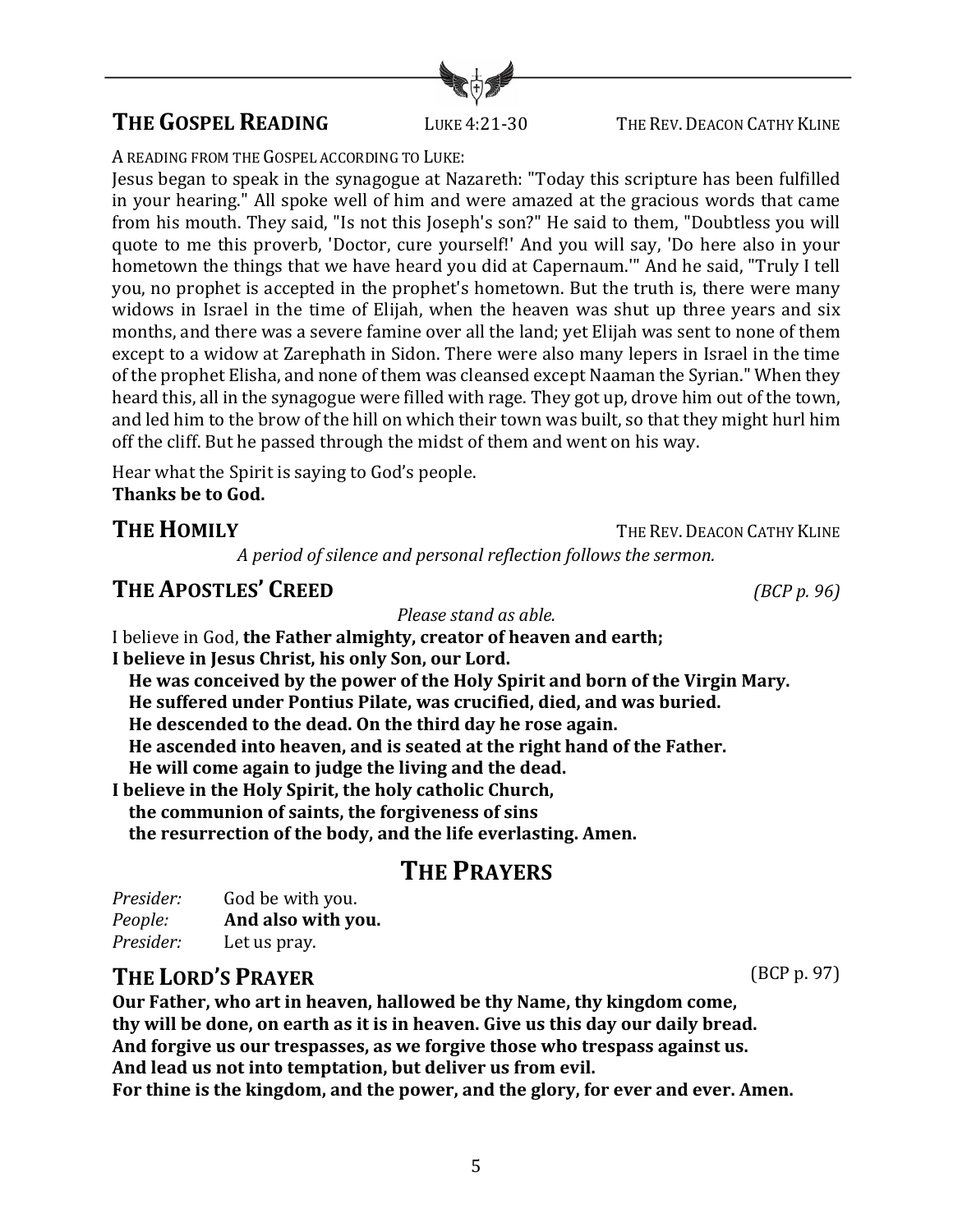

# **SUFFRAGES B** *(BCP p. 98)*

- V. Save your people, Lord, and bless your inheritance;
- R. Govern them and uphold them, now and always.
- V. Day by day we bless you;
- R. We praise your name for ever.
- V. Lord, keep us from all sin today;
- R. Have mercy upon us, Lord, have mercy.
- V. Lord, show us your love and mercy;
- R. For we put our trust in you.
- V. In you, Lord, is our hope;
- R. And we shall never hope in vain.

# **THE COLLECT OF THE DAY** FOURTH SUNDAY AFTER THE EPIPHANY

Almighty and everlasting God, you govern all things both in heaven and on earth: Mercifully hear the supplications of your people, and in our time grant us your peace; through Jesus Christ our Lord, who lives and reigns with you and the Holy Spirit, one God, for ever and ever. **Amen**.

# **A COLLECT** FOR **PEACE** *(BCP p.* 99)

O God, the author of peace and lover of concord, to know you is eternal life and to serve you is perfect freedom: Defend us, your humble servants, in all assaults of our enemies; that we, surely trusting in your defense, may not fear the power of any adversaries; through the might of Jesus Christ our Lord. **Amen.** 

# **INTERCESSIONS**

*The Presider and People pray responsively.* 

Rejoicing in the light of Christ, let us pray to the Lord.

Lord God, grant that your Church may offer her worship in holiness and reverence. Give to Justin the Archbishop of Canterbury, Michael our Presiding Bishop, David our Bishop and to all your people the spirit of prophecy, to make known the message of salvation and to praise your mighty works.

Hear us, Lord, **and reveal in us the light of your presence.** 

Lord God, strengthen your people in the bonds of love as in the Anglican Communion we pray for The Province of the Indian Ocean, and in our diocese for with work and witness of St. Sherrian's in Kernville.

### Hear us, Lord, **and reveal in us the light of your presence.**

Lord God, reveal your love and power to the people who walk in darkness, and by your grace lighten the dark places of our world. Grant to Joseph our President, Gavin our Governor, Eric our Mayor, and to all in authority ears attentive to the voices of wisdom and truth. May all people live in peace and safety.

### Hear us, Lord, **and reveal in us the light of your presence.**

Lord God bless our homes and families; bless all those close to us. May we grow together in real love and charity, and by our lives proclaim your care for all people.

6

Hear us, Lord, **and reveal in us the light of your presence.**